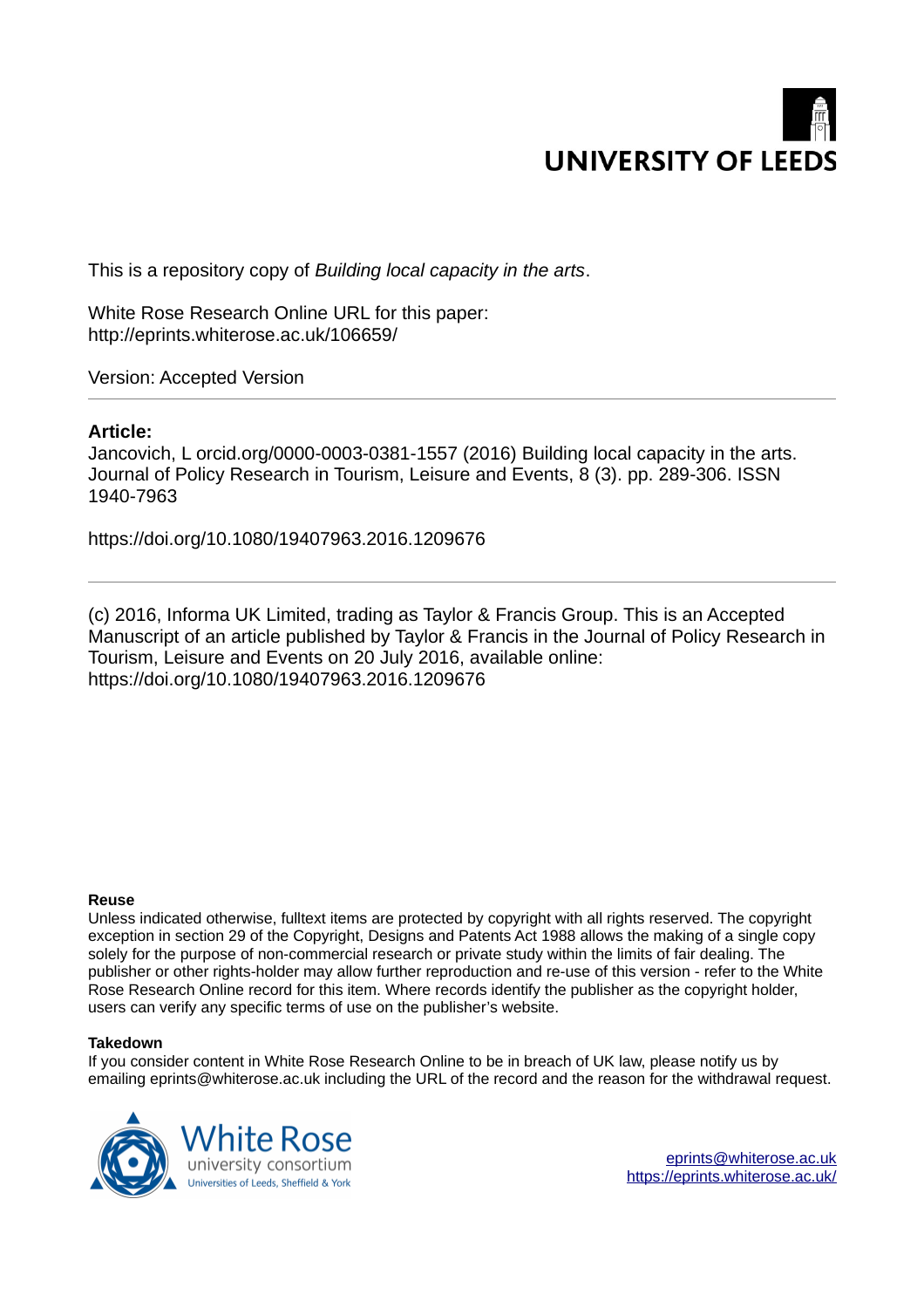#### **BUILDING LOCAL CAPACITY IN THE ARTS**

## **ABSTRACT**

The importance of place based funding and local policy initiatives is evident in literature internationally with concepts of creative cities and cultural regeneration building in prominence since 1990s. Such literature argues that investment in arts and culture brings broader social and economic benefits at a local level, but in practice investment and research has prioritised a small number of metropolitan arts venues and mega events over a larger rural or community based infrastructure. This paper in contrast explores two case studies of cultural planning in small towns. It analyses the relationship between policy and practice in these specific community contexts and considers the role of participatory decision making in developing a local arts infrastructure. The findings suggest that locally based initiatives can build capacity and engagement with the arts. But it further argues that this requires long term commitment and investment, to facilitate shared decision making between professionals and public.

**Keywords** (up to 5) cultural policy, participation, community, place based funding, capacity building

# **FULL ARTICLE**

The importance of place based funding is evident in policy literature internationally, with concepts of creative cities and cultural regeneration building in prominence since 1990s [\(Landry and Bianchini, 1995,](#page-11-0) [Florida, 2002\)](#page-10-0). Such literature makes the case that investment in arts and culture will bring broader social and economic benefits at a local level, by creating strong place identities, which may contribute to both greater social cohesion and inward investment. A cultural planning field has since developed, which uses an integrated approach to urban development, bringing the fields of cultural policy into alignment with broader policy agendas [\(Gray, 2007\)](#page-11-1). But much of the focus of this work, both in theory and practice has been on large scale infrastructure projects and the growth of an events industry which attracts audiences through tourism or gentrification. Professional cultural practices have been prioritised over amateur creativity, and cultural spaces prioritised over diverse practices. A focus on urban policy has also been accused of detracting from the regional and rural agendas [\(Evans, 2001\)](#page-10-1). Some argue that this has led to a form of "civic boosterism" [\(Boyle, 1997\)](#page-10-2) that may bring economic benefits for a few but does little to improve social conditions and may in fact reinforce them, exacerbating different levels of participation in these state sanctioned cultural practices.

In England, which is the focus of this paper, there remain significant differences in levels of engagement in leisure and cultural activities in different parts of the country [\(Sport England, n.d.\)](#page-11-2). To address this some argue for more investment in participatory activities rather than professional practice [\(Matarasso, 1997\)](#page-11-3). Others claim this is the result of unequal distribution of funding between different locations [\(Brook, 2013\)](#page-10-3). But while there has been policy rhetoric about greater regionalization of funding for over fifty years [\(Lee, 1965\)](#page-11-4) in reality the trend has been in the opposite direction. It has been claimed that England has the most centralised arts funding mechanisms in Europe with the capital receiving over 50% of national arts funding [\(Stark et al., 2013\)](#page-11-5). Outside of London similar inequalities also exist with the wealthiest local authorities receiving over five times the amount per head in Arts Council subsidy, compared with the poorest [\(Stark et al., 2014\)](#page-11-6).

This research examines cultural planning at a small town, rather than metropolitan level. It asks whether engagement processes that involve the public in the process can build local capacity and asks questions about the role of investment in such practices. It is worth noting that the concept of capacity building is commonly associated with the idea of developing the social and cultural capital of individuals [\(Putnam, 2000,](#page-11-7) [Bourdieu, 1984\)](#page-10-4), but the concept of "capital" is itself contested. If as some suggest capital is something that every citizen can increase through taking part in civic or cultural activities [\(Putnam, 2000\)](#page-11-7), failure to participate may imply a deficit not in the service provided but in the individual participant. In contrast if as others argue capital is kept in finite supply by valuing some practices over others [\(Bourdieu, 1984\)](#page-10-4) defining participation in relation to professional artistic practice rather than a broader definition of the everyday practices people engage in may reinforce social divisions, which may be reduced by allowing communities to define their own cultural offer

In other public policy arenas the "choice and voice agenda" has seen initiatives engaging communities in dialogue about the services they want delivered. But while some claim that this creates more equitable public services [\(Bevir and](#page-10-5)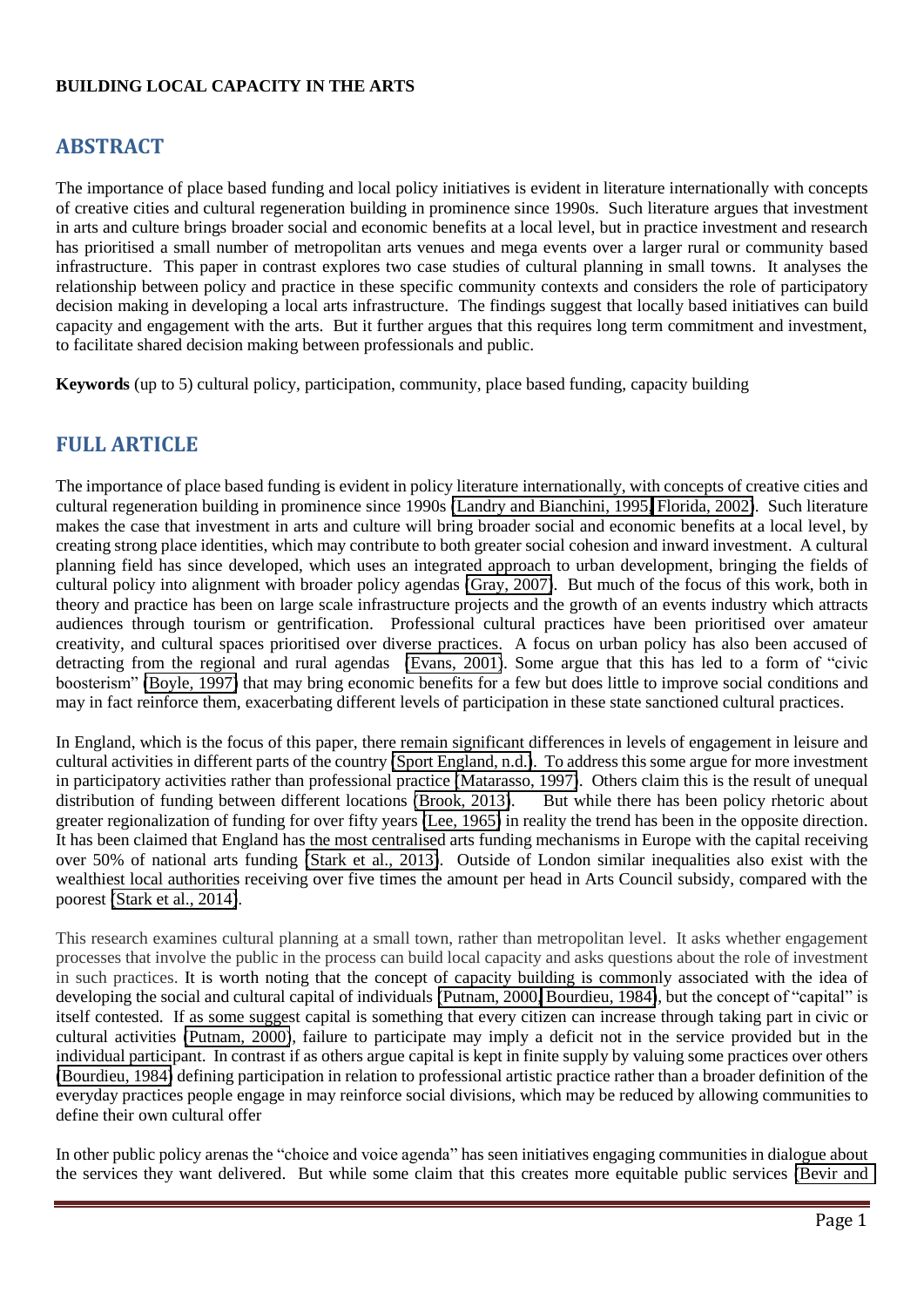[Rhodes, 2010 pg 210\)](#page-10-5) other argue that it is part of an international shift towards reduced state control [\(Goss, 2001\)](#page-10-6). Community choice has also been criticised for ignoring the power relationships within decision making groups, where the expert may always outweigh other and particularly newer voices in the group [\(Lukes, 2005\)](#page-11-8). However Elinor Ostrom [\(1996\)](#page-11-9) argues that the process of engagement determines the outcomes and where both professionals and public contribute equally there are opportunities for change. Such theory has influenced public policy internationally "gaining endorsement from both left and right of the political spectrum with its appeal to self–help and efficiency gains, as well as active citizenship and community participation" [\(Durose et al., 2014 pg 2\)](#page-10-7). This paper therefore examines two very different manifestations of policy in practice within the UK in order to consider the implications of involving local communities in decisions on the way the arts and culture are invested in and delivered at a local level. While the context is England, the theories underpinning policy development are international and it is hoped that the findings therefore have broader relevance.

#### **The UK policy context**

Under the New Labour government (1997-2010) the choice and voice agenda had some prominence through a "duty to involve" [\(DCLG, 2008\)](#page-10-8), which required all public bodies to engage people not only through consultation but in decision making. Influenced by the Brazilian model of participatory budgeting it suggests that community participants should set the local agenda. In Brazil it also contains political objectives to change the status quo in public funding, rather than just to legitimise or reduce it [\(Community Pride Initiative, 2003\)](#page-10-9).

Under the UK's Conservative-Liberal coalition government (2010-2015) there were claims of increasing public involvement further through the Localism Bill [\(DCLG, 2011\)](#page-10-10) but significantlythis describes a return to consultation rather than decision making. Delivery agents and government retain power over both the agenda and the outcomes. Community asset transfers, which started under New Labour [\(Quirk, 2007\)](#page-11-10), also significantly increased. These are built on nineteenth century models of "civil society" where the public and not the state organised and financed local institutions.

One difference between the two government approaches therefore was that while New Labour argued that investment from the state was still needed under the coalition the aim was reducing state investment. This paper analyses two case studies of practice, responding to these two specific policy initiatives. It explores the process and ethos underpinning each case study and the extent to which these affect outcomes.

## **Methodology**

The research was conducted between 2008-2013. Two towns were chosen as case studies, Castleford and Hebden Bridge. Both are ex-industrial towns in the North of England, who suffered economic decline when the mills of Hebden Bridge and the mines of Castleford closed in the 1970s. Both previously had local town councils, which became absorbed into a larger metropolitan authority around the same time.

The Castleford Project was developed in response to a perceived lack of trust between the local town and the metropolitan borough, and was directly informed by New Labour's engagement agenda. The Hebden Bridge asset transfers in contrast responded to the coalition's localism agenda. Both initiatives have received government and media attention and been cited as "models of good practice" in meeting these different agendas [\(Bibby, n.d.,](#page-10-11) [Hebden](#page-11-11)  [Bridge Community Assocation, n.d.-b,](#page-11-11) [Young Foundation, 2009\)](#page-12-0). While the findings are not generalizable to all projects developed in relation to the stated policy aims, the analysis explores some of the issues that may be inherent within the policy formations.

In each case study archival literature provided by the project teams is analysed alongside interviews with policy makers, arts professionals and members of the public engaged in the projects described. By triangulating the findings from different data sources each project is examined in greater detail. The following table provides brief background detail on each place along with a list of the data examined in each case.

|                             | The Castleford Project (2004-2008)  | Hebden Bridge community asset transfers<br>$(2006 - 2012)$  |
|-----------------------------|-------------------------------------|-------------------------------------------------------------|
| Local authority             | Wakefield MDC regeneration team     | Calderdale MDC stronger<br>safer<br>and<br>communities team |
| Population size and profile | 40,000 multiple deprivation indices | 5,000 prosperous commuter belt                              |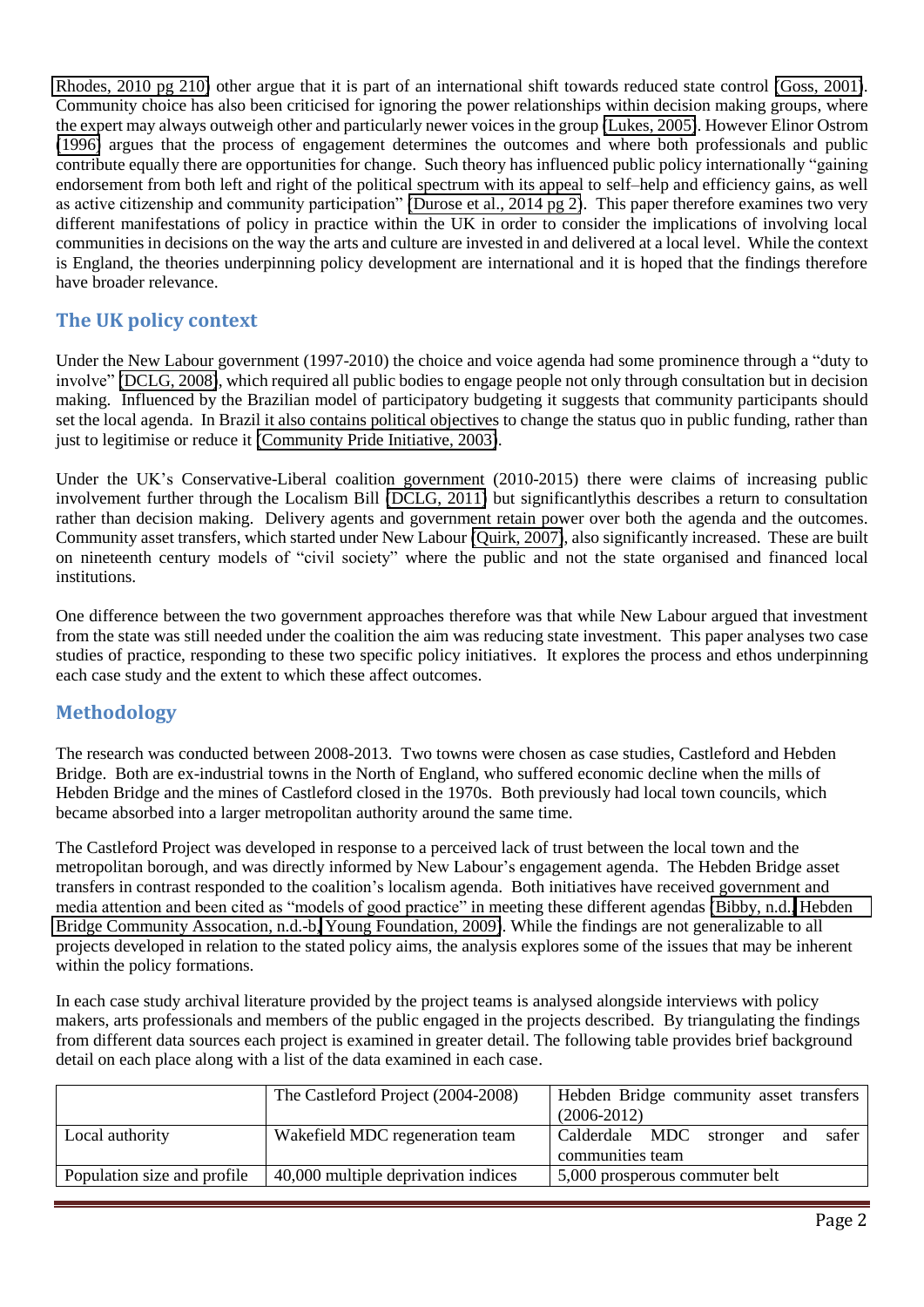| Archivalliterature | business case for the project<br>$\bullet$<br>(ABROS, 2003)<br>council regeneration strategy<br>(Wakefield Metropolitan District<br>Council et al., 2005)<br>2 evaluation of the project (Lewis,<br>٠<br>2009, Young Foundation, 2009);<br>council engagement strategy<br>٠<br>(Wakefield Metropolitan District<br>Council, 2010)<br>4 part television documentary<br>(Channel 4, 2009). | 2 asset transfer applications (Hebden<br>$\bullet$<br>Royd Town Council and Hebden<br>Bridge Community Association, 2011,<br>Bibby, n.d.)<br>approval minutes from Calderdale<br>$\bullet$<br>Council (Calderdale Council, 2012).<br>2 town action plans (Hebden Royd<br>Partnership, 2005, Hebden Bridge<br>Partnership, 2013)<br>2 community association policy<br>$\bullet$<br>documents (Hebden Bridge<br>Community Assocation, n.d.-a, Hebden<br>Bridge Community Assocation, n.d.-b) |
|--------------------|------------------------------------------------------------------------------------------------------------------------------------------------------------------------------------------------------------------------------------------------------------------------------------------------------------------------------------------------------------------------------------------|--------------------------------------------------------------------------------------------------------------------------------------------------------------------------------------------------------------------------------------------------------------------------------------------------------------------------------------------------------------------------------------------------------------------------------------------------------------------------------------------|
| Interview subjects | 2 local authority officers<br>1 Arts Council representative<br>2 artists/architects who worked on<br>project<br>3 who did not<br>7 local people involved in project                                                                                                                                                                                                                      | 1 leader of Calderdale Council<br>1 local authority officer<br>1 town council clerk<br>1 chair of community association<br>6 local people from online forum about<br>future of the town's assets<br>2 consultants advising on asset transfers<br>1 observation at public meeting                                                                                                                                                                                                           |

The Castleford Project was delivered by a local authority while New Labour was in power locally as well as nationally. It involved community commissioning of public artworks for the town, with the aim of using "inspirational design to bring out the aspiration of the local people" (local authority officer) as part of a broader plan to regenerate the town. As such it provides an example of culture being used as a vehicle to deliver broader social agendas. Although started before the introduction of the "duty to involve" [\(DCLG, 2008\)](#page-10-8), in the interviews with local authority staff, it was stated that, like the "duty", the aim was to increase participatory decision making in both planning and delivery of the project. As a result of the high profile that the scheme received, through being documented for a four part television programme [\(Channel 4, 2009\)](#page-10-13), it also informed the development of national policy. It may therefore be seen as an example of New Labour policy in action.

Hebden Bridge Town Hall and Picture House was an initiative led by a community association who took control of two cultural assets from the local authority. The process started in 2006 while New Labour was in office nationally, but not locally. When it was completed in 2012 both the local council and national government were run by a coalition. The community association defined their aim as "safeguarding cultural assets" within a context where governments were reducing their commitments to local initiatives and as such this case study may be seen as an example of a retrenchment from state control.

In analysing the different data sets consideration was given to the key issues identified in the literature in relation to the role of funding or investment in developing

- strategies to build local capacity, skills development and participatory decision making
- how the processes of engagement affects the diversity of those who participate
- the role of community cultural infrastructure

The following examines the case studies individually before drawing conclusions for this paper.

# **The Castleford Project**

At the start of the project Castleford was home to some of the highest levels of deprivation in England, with above average poor health among residents; lack of educational qualifications and similar discrepancies in terms of affluence, skills and employment [\(ABROS, 2003\)](#page-10-12). It has been described in the media as having no cultural assets [\(Channel 4,](#page-10-13)  [2009\)](#page-10-13) and quantitative surveys suggest it has low rates of arts participation [\(Sport England, n.d.\)](#page-11-2). Despite this community activism and participation in local amateur arts activities was argued by locals to still be strong with a wealth of choirs, brass bands and art groups active but under invested in [\(Lewis, 2009\)](#page-11-12). There was therefore said to be an enthusiasm for more local investment, but also more public involvement in deciding how this should be spent before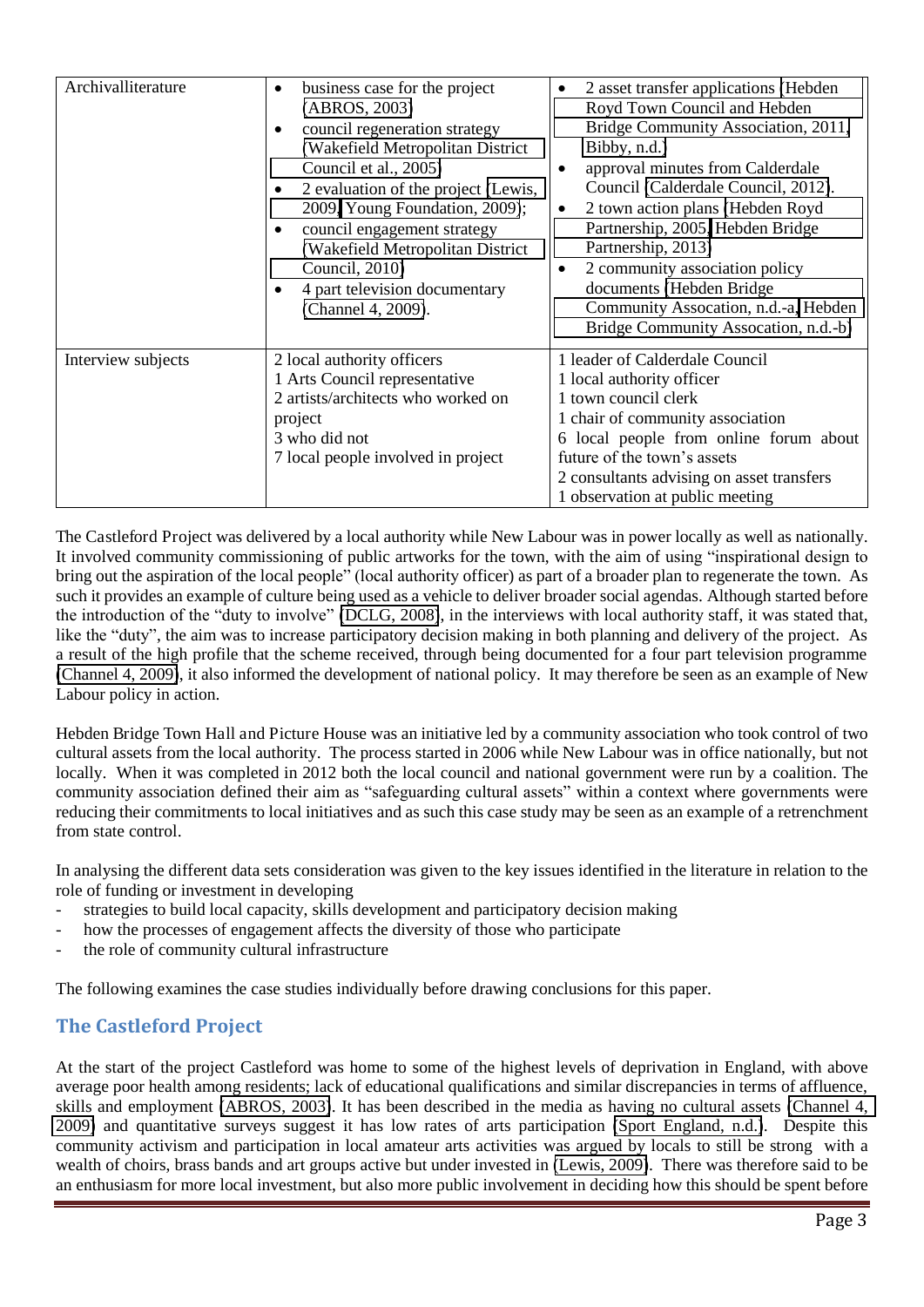the project started.

However two different approaches to regeneration were explored by the council at the same time. On the one hand a business case was made for retail led regeneration to transform Castleford to commuter belt for Leeds [\(ABROS, 2003\)](#page-10-12). This document makes no reference to community engagement, but rather focusses on attracting newcomers to the district. In contrast the five town strategy prioritises engagement with the current constituents (and voters) and distanced itself from plans to attract incomers [\(Wakefield Metropolitan District Council et al., 2005\)](#page-12-1). This difference between a regeneration strategy focused on attracting "the creative class" [\(Florida, 2002\)](#page-10-0), and one based on improvements for residents demonstrates a key tension in cultural planning strategies that focus on economic regeneration and those focused on social development.

It was clear to everyone interviewed that although the five town's strategy was developed with residents it would have been "a document on a shelf and no more" (resident) without the combination of national policy on participatory decision making, council commitment, community activism, and the involvement of Channel 4 television company. Residents commented that the changes proposed had been talked about "for donkey's years" (resident) without any signs of progress. The progress that was made between 2004-2008 included eleven pubic art commissions, where in many cases the public were involved in the selection of the artists, and in some cases worked alongside them from design to delivery. The project cost over £9million, which was provided by 21 funding streams, representing considerably more investment than the town had seen since the closure of the coal mines [\(Lewis, 2009\)](#page-11-12). The following section therefore considers the strategies employed to deliver this.

## **Strategies to build local capacity, skills development and participatory decision making**

In both the documentation and interviews the principle of involving residents in agenda setting was seen as key to ensure that the process of engagement did not just legitimise what the council wanted to do anyway. But the strength of community opinion was said to have surprised the council and at time "railroaded" them into new working practices (architect). The cameras were also said to have engaged a wider range of voices than a council initiative might have achieved on its own by ensuring that "local people knew something special was happening" [\(Young Foundation, 2009](#page-12-0)  [pg 4\)](#page-12-0). But the council also took a proactive approach, creating a steering group of "all interested parties" (local authority) for the project, which for the first time in Wakefield included community representatives rather than just professional interests. They also created a pool of community champions to act as "a clear point of contact and a clear point of reference to get feedback from" (architect) and held public meetings throughout the process to discuss and vote on priorities. While it was acknowledged that this meant that decisions took longer to arrive at, the process was seen to be important and worthwhile. This was demonstrated in relation to the local buy in and wider attention given to the projects developed. #

The commission unanimously cited as the most successful, The Footbridge was selected by a vote at a public meeting. Once selected the London based architect Renato Benedetti [\(www.mcdowellbenedetti.com\)](http://www.mcdowellbenedetti.com/), worked with two community champions from design concept to delivery. Residents said he was chosen, not for his ideas, but for his willingness to listen and learn and the artistic vision for the bridge was said to have come "from the community..they identified that the river is the theme, not the bridge [and] they wanted a 'destination'" (resident). But mutual respect was noticeable from people's comments. The residents were happy to credit the expertise and skill of the architect; "if we hadn't had Renato do you think we would have had that beautiful bridge? No we wouldn't" (resident). But the architect also believed that the community's enthusiasm "didn't just help it..it absolutely fundamentally made the project" (architect). It has since become an iconic landmark attracting visitors and won international recognition for its design quality and innovation[\(http://ribastirlingprize.architecture.com/\)](http://ribastirlingprize.architecture.com/). This may demonstrate that creating something through community engagement can have both social impacts and deliver the council's other aim of attracting newcomers into town.

Two projects with contrasting outcomes were said to be Cutsyke Playforest and Wilson Street Project. Cutsyke is a large council estate, where a community group wanted a play area for local children. Wilson Street is an owner occupied area where the community wanted to create an aesthetic sense of place. Architects were again commissioned by public vote and in these cases both selected came from Yorkshire; Estell Warren Landscape Architects, [\(www.estellwarren.co.uk\)](http://www.estellwarren.co.uk/) and Alen Tod [\(www.allentod.co.uk\)](http://www.allentod.co.uk/). In Cutsyke the architect and community champion took groups of young people "on day trips to see different play areas" (resident). This was seen as a model for building the relationship and knowledge base for both the designer and the community. The Wilson Street Project, in contrast, saw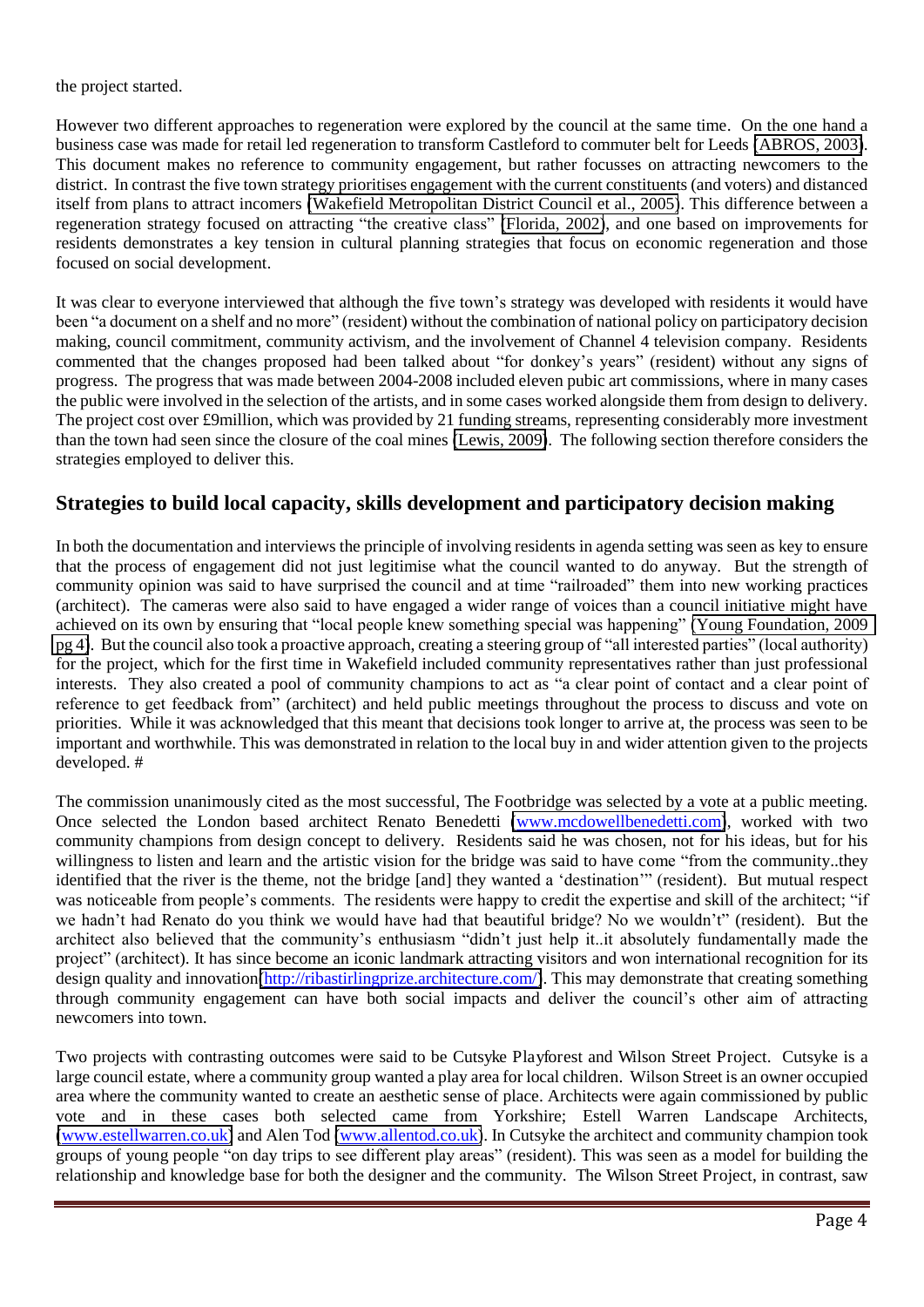a breakdown in trust between the architect, who accused residents of being resistant to creative ideas, and the community, who accused the architect of not listening to their views.

Significantly two projects where the community did not select the artists were fiercely criticised. Deborah Saunt [\(www.dsdha.co.uk\)](http://www.dsdha.co.uk/) was commissioned to transform The Ticklecock Underpass into a destination rather than a threatening tunnel, by installing lighting and benches. The local authority officer accused the artist of putting her vision over practicalities of design. It was claimed that although it looked good while the cameras were on, it fell apart shortly after and cost heavily in maintenance bills.

Similarly for Fryston Village Green Martha Schwartz [\(www.marthaschwartz.com\)](http://www.marthaschwartz.com/) was selected without consultation. On camera she says her community were not the residents already living there, but an imagined community who would be attracted from elsewhere [\(Channel 4, 2009\)](#page-10-13). As a result the design was described as "dropped in and looking like it's been dropped in" (local authority) and it was named locally as "the finger" because that "monument is sticking a finger up at the community" (resident). Despite its artistic merits being defended by the Arts Council officer interviewed it was said to have remained unpopular and unused and had not attracted the new developments which it was intended to. This demonstrates the risk of policy aimed at attracting inward investment, rather than investing in what is already there. But it further questions how the public are defined in participatory processes.

Some local councillors questioned the whole processes of participatory decision making as they "didn't believe in [local people] having a say because they're not elected" (resident). But others believed such projects "only deliver for the community and for the work if there is an on-going dialogue" with individuals who the work directly affects (Arts Council England senior manager). The following section therefore considers who engaged in Castleford.

#### **How process of engagement and affects the diversity of those who participate**

The Castleford Project was launched at an event which attracted over 3000 people. Attendees were asked "to put their names down and state what they were interested in" (local authority). After this regular meetings were advertised to this list and through local press, regularly attracting two hundred people. By the end of the project 12% of the residents became involved in meetings and 86% were aware of it and believed that participatory decision making had influenced outcomes [\(Young Foundation, 2009\)](#page-12-0).

This level of engagement was believed to be related to the fact that the community saw real decisions taking place at meetings as this was where artists pitched ideas and were voted on, but some voiced concern that they were voting on a pre-existing shortlist of artists. The Arts Council defended this on the grounds expertise was required to identify artists, but the process of getting people to research and create a shortlist was cited as a key success factor in Cutsyke. One council officer also commented that although the designers needed to be of a quality to be aspirational, they doubted whether the "so called experts" who shortlisted had either the knowledge or interest in doing a trawl locally. As a result no local artists made it onto the list and many felt that this limited the diversity of the projects, or the ability for local people to truly define their local cultural offer. This may be seen to support arguments in the literature that such processes may retain a power imbalance in participatory processes.

There was also concern that the process of involving community champions only involved about 20 people. But the council said that those who came forward were not already known to them. As such they were not the "usual suspects" who were said to get involved in district wide decision making. All the champions interviewed had been born in Castleford, and came from working class families who remembered when the town had been more prosperous. They believed this to be important in having a vision for the town and leaving a legacy from the project. Although this research did not interview members of the community who may have been excluded, or felt excluded, from these processes it does suggest that for those who took part the process was new and empowering. But balancing the need to work with a small number of activists, at the same time as maintaining a role for a larger number to engage through open meetings, was also seen as crucial.

Residents and council staff credited the project as having significantly increased community and arts activities within Castleford, not only during but beyond the life of the project. There was said to be an increase in the number of active community groups since the project started, an increase in numbers attending existing groups and better connections between these groups. The capacity of individuals and the wider community were both said to have developed as a result. The evaluation further claims that there was an impact on artistic practice as "many of the designers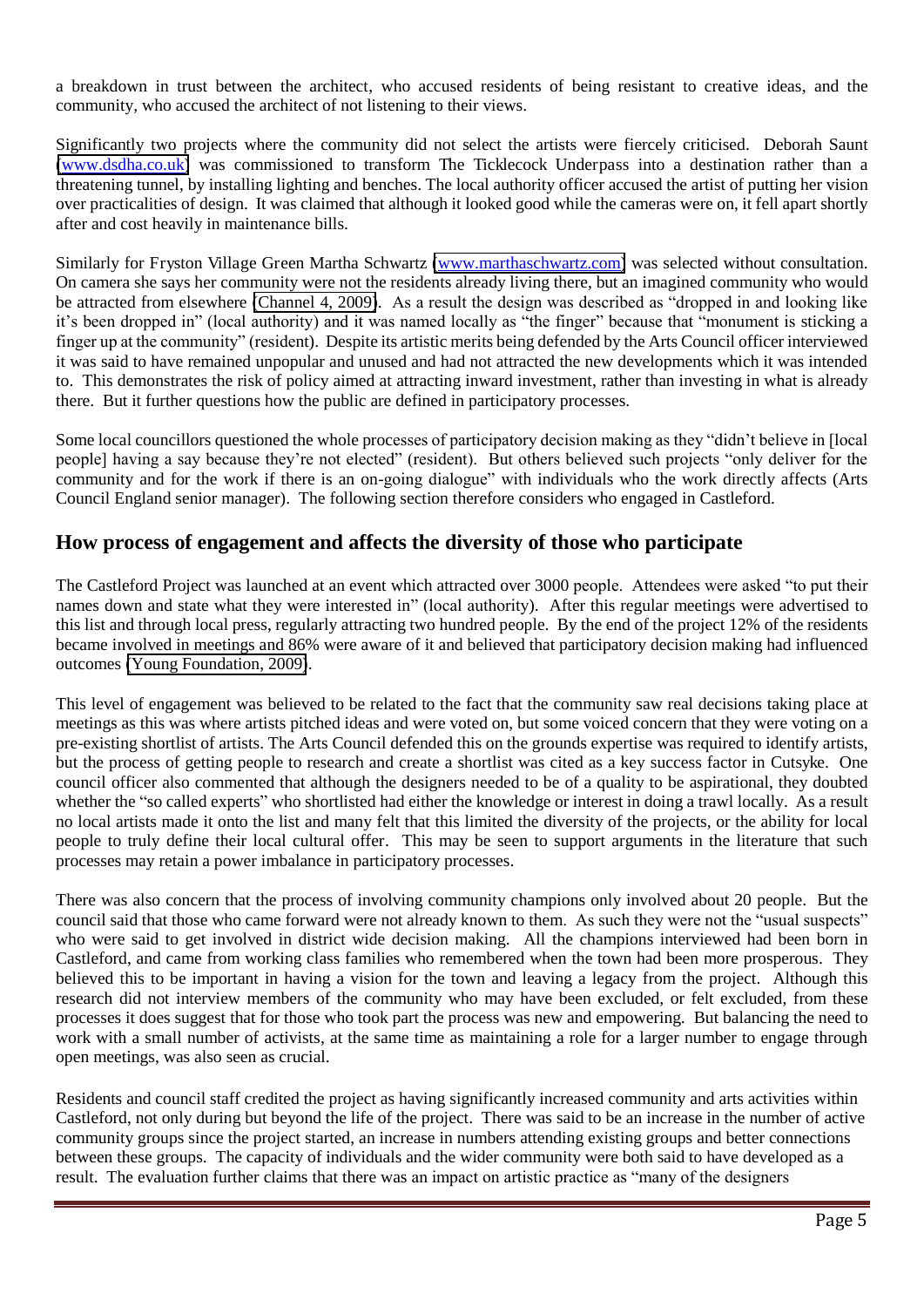involved…became 'hooked' on the process" [\(Young Foundation, 2009 pg 3\)](#page-12-0). The next section therefore considers how much the project influenced practices across the district.

#### **The role of community cultural infrastructure**

Despite the council's claims that the Castleford Project had influenced wider council policy residents and local arts managers felt that money had since been from locally based projects. Since the project Wakefield's theatre lost all their funding, the city centre gallery closed down and the project identified by residents in Castleford as their highest priority, the Forum Library and Museum, was never implemented. Wakefield MDC defended cuts on the grounds of a reduced funding climate, but this was challenged as "the money's there, look how much [the council's] spending on the Hepworth Gallery…the difference is elitism" (resident). The Hepworth Gallery, a multi-million pound development, was being built during the same period without participatory decision making. The council argued that it was harder to define a public for a district wide initiative but others felt this called into question their commitment to either devolving policy to a more local level or engaging the public in decision making.

The council also defended the gallery in line with more common cultural planning strategies [\(Evans, 2001\)](#page-10-1), as a means of bringing economic benefits to the district. But residents and the economic evaluation of the Castleford Project [\(Young](#page-12-0)  [Foundation, 2009\)](#page-12-0) questioned the relationship of district wide schemes and local economic development with reference to Xscape (www.xscape.co.uk/yorkshire), a leisure complex on the edge of Castleford. Despite being the most visited paid for attraction after the Millennium wheel in London [\(Lewis, 2009\)](#page-11-12) there is clear evidence that rather than bringing revenue to the town, Xscape has in fact damaged retail trade and taken people away from the town centre [\(Young](#page-12-0)  [Foundation, 2009\)](#page-12-0). Some of the residents of Castleford strongly believed that "if we can't attract [visitors] from [Xscape] a mile up the road, we're not going to attract them from [the Hepworth] Wakefield" (resident).

There were concerns from all interviewed with raising the capacity and expectations of a community if there was not going to be ongoing investment and support for local community and cultural developments. Despite the perceived success of the Castleford Project cultural policy and planning policy more generally were accused of reverting to "business as usual" (resident). There were also concerns that publicly funded buildings, like the Hepworth, were increasingly being made into independent trusts rather than staying under council control. Many people felt that this made them less accountable to communities. The asset transfer model [\(Quirk, 2007\)](#page-11-10) which encourages local community ownership of public buildings was also resisted in Castleford "because if you want something to happen and to grow and develop volunteer time doesn't do it" (resident). The next case study therefore examines an example of a community asset transfer.

## **Hebden Bridge Asset Transfers**

When British manufacturing declined from 1960s and the once prosperous mills of Hebden Bridge closed [\(Spencer,](#page-11-18)  [1999\)](#page-11-18), the local town council attempted to "regenerate itself as a centre for tourism, small craft businesses and creative industries" [\(Hebden Royd Partnership, 2005 pg 3\)](#page-11-15). This started the process of transformation to an affluent middle class commuter town which became associated with arts and culture [\(Hebden Bridge Partnership, 2013\)](#page-11-16). But many of those interviewed voiced resentment that the regeneration begun in the 1960s did not continue when Calderdale District Council was formed in 1974. When Pitt Street community college was sold by the local authority in 2005 a community association formed to call for local control of the town's assets [\(Hebden Royd Partnership, 2005\)](#page-11-15). In 2012 this resulted in the community asset transfer of the Town Hall and Picture House, previously owned by Calderdale.

The plan for the transferred Town Hall was articulated as a creative quarter "because Hebden's quite strong in that respect" (resident) but the concept of "public realm...what we as a community have together" (resident) was more important than whether this manifested itself through culture or something else. With the Picture House the aim was to maintain its tradition as an independent cinema with a mix of commercial and art house films, but there were no plans for its development. The community association also "discussed with Calderdale various other things including public toilets, the parks and allotments" (resident) but only the cultural asset transfers had gone through. The choice of buildings and focus on culture was therefore accidental. Despite cultural planning having been the process that had supported Hebden's regenerations in 1960s therefore, it was a secondary consideration this time round. The approach responded to a perceived need to "safeguard public assets" which may be seen as pragmatic rather than aspirational, and based on a reduction of state involvement in public services rather than a development of them. The following section considers how this affected the opportunities to build local capacity.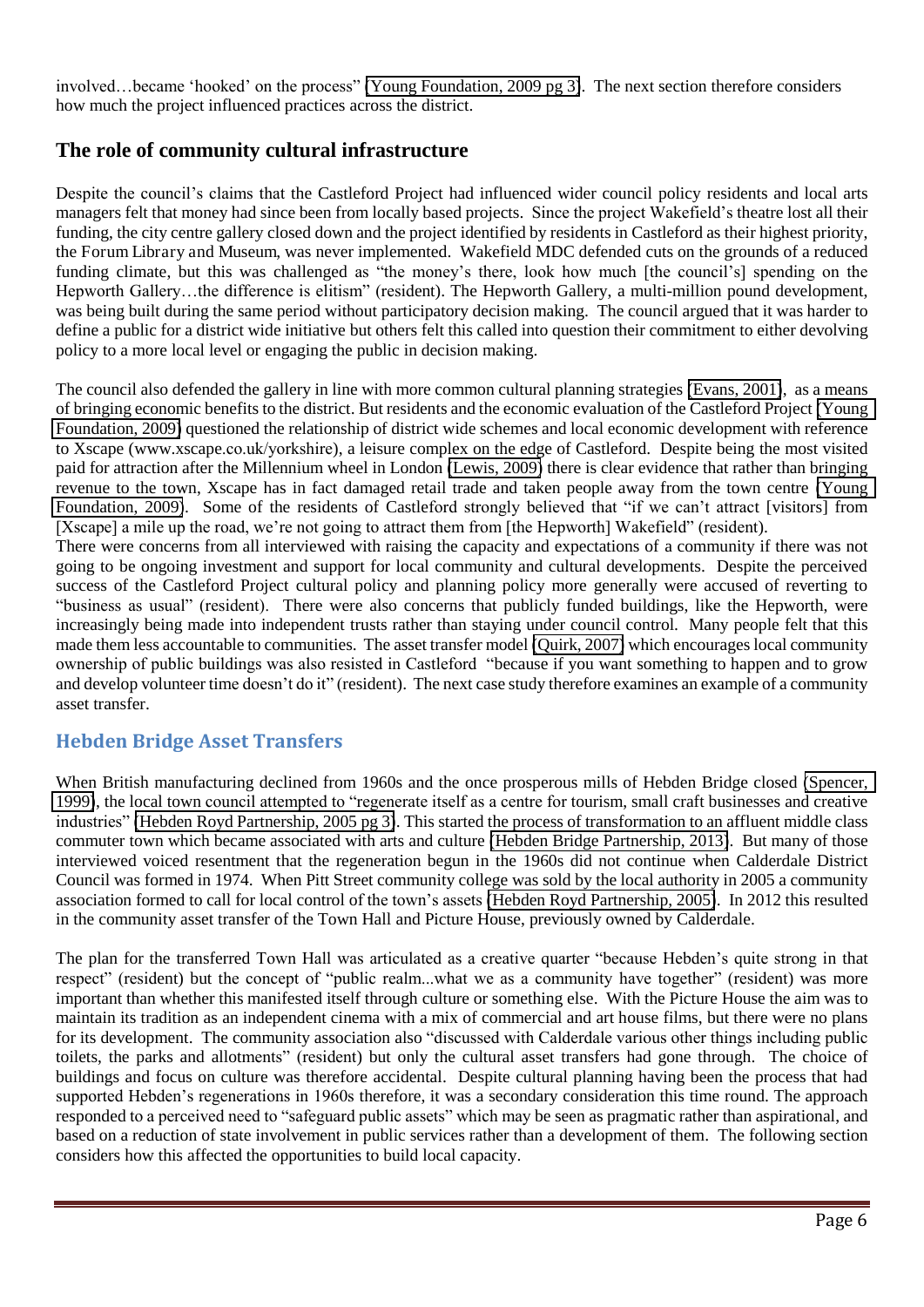# **Strategies to build local capacity, skills development and participatory decision making**

Asset transfers were a feature of New Labour policy, as well as the coalition, and the community association said the process in Hebden Bridge had only begun because they had been "given a boost by some government money" under New Labour (resident). This had allowed a group of community activists in the town to build their capacity to understand wider planning processes, as a necessary precursor to the implementation of asset transfer policy. These individuals, who mainly represented existing community groups, formed the Hebden Bridge Community Association to represent what they saw as the town's interests. Significantly however as a membership association, wider consultation with residents was minimal. Although an open meeting was held at the start of both asset transfer processes, from observation at these meetings, it was clear that it was not a deliberative process, but one designed to provide information and build public support. At the meeting for the Picture House a series of speakers presented arguments in favour of the asset transfer to the audience. No one was invited to make the case against or vote on the decision. Many voices from the audience accused the organisers of using the meeting not to make decisions but to legitimise decisions already made as the application for transfer had already been written before the meeting took place.

Once the asset transfers were confirmed management committees were elected to run the buildings. While anyone from the town could register to vote the Town Hall required people to "fill an application form in, and they pay ten quid for a mug" to join the community association (local authority). This generated over five hundred members but only one hundred and fifty voted. Many people queried whether people knew they had voting rights, rather than just buying a mug as part of the Town Hall fundraising scheme. The Picture House gave a vote to all sixteen hundred people on their free mailing list. Although this did not require people to pay for membership it engaged cinema users, many not from the town, rather than reaching out to those not engaged. The process was challenged by several residents interviewed on the grounds that voting alone does not empower communities or build capacity but seeks to legitimise existing power structures. This was evidenced by the fact that many of the names on the shortlists for committee members were said to be the same people who already sat on all the voluntary boards across the town.

Significantly the success of the applications was also said by the local authority officers interviewed, to be influenced, less by the level of community engagement and more by the Council's confidence in specific "high capacity individuals" who were named in the applications (local authority). Furthermore the expectation was that the buildings transferred "should remain fundamentally as it is" (community assocation) rather than being changed through the process. Other options for how the assets might be run were not considered. This is at odds with the principles of participatory decision making, outlined in the literature and demonstrated by one interviewee that the best solutions are when people "redefine their own solutions to their own issues" (resident). The pragmatic approach to asset transfers did not appear to encourage such decision making processes, nor build wider capacity in the town.

It is worth noting that most residents interviewed, including the chair of the community association, who wrote the applications, said "in an ideal world…it would be the local authority which could continue to hold buildings like this, because there is that formal element of democracy built in, through the ballot box" (resident). Rather than enthusiasm for participatory decision making, it was fear at the lack of statutory obligations for public services that initiated the transfers. Although the community association had formed in 2006 to start conversations with Calderdale Council about public services, it was only once the coalition government started actively promoting asset transfers that they had been able to get the council's attention. The local authority officer interviewed acknowledged that they had agreed to the transfers not as part of a cultural or regeneration plan but to reduce their obligations. As a result some described the Town Hall and Picture House as "an asset transfer to a section of the community, an articulate middle class, professional, done well in education section of the community" (resident).

## **How the process of engagement affects the diversity of those who participate**

In Hebden Bridge there was little evidence of awareness among the people interviewed, beyond those who were members of the community association, of the process of consultation on the asset transfers,. However the organisers claimed the fact that "unusually for a big development in Hebden there were more people formally supporting the application than against [when it went to the planning committee]" (resident) was evidence of engagement. But some people interviewed felt that the lack of opportunity to work on ideas before the applications were submitted and then the invitation to vote once the transfers had gone through was a barrier to engagement. The open meetings that were organised were also said to only attract those already active. One person argued that the only way to change this was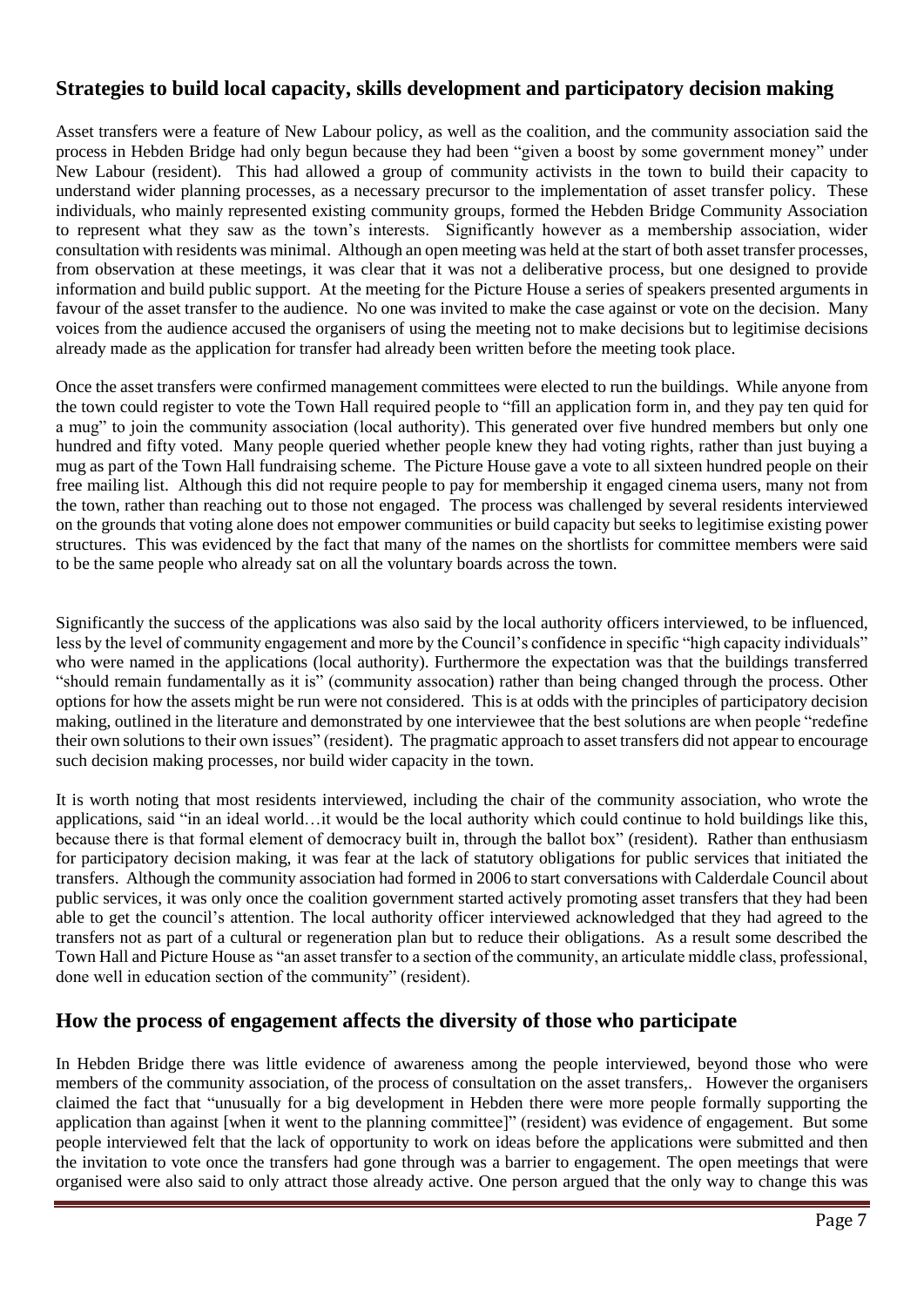through "face to face consultation….see[ing] people out on the streets [talking to] a random selection of the population" (resident), but this did not happen.

The Picture House did wider some consultation with audiences via a questionnaire about what they wanted from the new management. A series of closed questions asked people how happy they were with things as they were. Although nearly one and a half thousand responded, with 92% of respondents saying they were satisfied, it provided little opportunity for the organisation to learn and merely legitimised the process. Once the asset transfers were confirmed there is little evidence of continued consultation, let alone active recruitment of a more diverse range of people.

Most of those who did engage were said to be middle aged and university educated, who had moved to the town because of its artistic reputation or as a good place to raise children. Many saw it as inevitable that "what happens…in a small town like Hebden Bridge is that it's the same people volunteering for everything" (resident) and that these tend to be the high capacity individuals. But the lack of effort in reaching out to those not already engaged may be a symptom of this attitude, rather than evidence that others did not wish to be involved. Far from increasing capacity in the town there were concerns expressed that competition between cultural organisations had increased as a result of the asset transfers. Different community groups were accused of chasing the same funding and same bookings, risking and this was not only damaging relationships between community groups but risking their sustainability.

## **The role of community cultural infrastructure**

The leader of Calderdale Council argued that as a democratically elected body they should maintain responsibility for overall cultural strategy to address such strategic issues. This was justified in terms of the fact that there was no consensus on what a cultural policy should prioritise among local residents. In interviews one person focused on the preservation of cultural heritage; one wanted more prestigious buildings; some wanted investment in new creative businesses that might be commercialized; some wanted support for activities that were less likely to ever be commercially viable. This demonstrates the different interests at play and the difficulty in funding consensus through participatory processes, but it also demonstrates the importance of hearing from a range of perspectives as the people involved in decision making may actively change outcomes. But many residents interviewed felt it was hard to see how the council could still be involved in this process once they had disposed of cultural assets. What most people interviewed said they saw, across the cultural and community sector, rather than greater local power was greater power in the hands of a few active and articulate individuals.

The council claimed they were using other methods of public engagement elsewhere in Calderdale to address infrastructural needs. These included "public question time" in council meetings, as an opportunity for residents to raise concerns but there was no evidence that this resulted in changes in policy. Surveys were also used to capture public opinion but one council officer acknowledged that they were "mainly used for information….it has directly influenced a decision once…the decision was….put on hold shall we say" (local authority). The case in point was the relocation of the public library in 2011. This was postponed, but not stopped, due to public opposition to the council plans. Residents interviewed questioned the survey as a tool for engagement as "you're asking people 'do you want to lose your cinema or do you want to lose your library?' well what if you don't want to lose either of them…there are questions that we're not allowed to ask and not allowed to answer" (resident). There was consensus among residents, and agreed by the local authority officer therefore that Calderdale Council was not using engagement to develop the community cultural infrastructure, but rather a way of reducing its obligations.

## **Discussion of findings**

It is clear that while the history of the two towns was one of post-industrial decline their fortunes since 1980s have been very different, with Castleford suffering underinvestment and a lack of any real planning approach until the millennium, while Hebden Bridge had used culture as a mechanism to reinvent itself as a prosperous commuter town. But what residents in both towns shared was dissatisfaction with the increased centralisation of policy, and the loss of power for their local town councils. In both cases the absorption into district councils was seen to be negative and there was widespread support for the localism agenda which was becoming more prominent post millennium.

However it was also clear that the aims of the locally based strategies analysed in this paper were very different. While Wakefield MDC invested both time and money in Castleford, through the processes described here, in an attempt to kick start culture led regeneration and rebuild trust between residents and the district council, in Hebden Bridge it was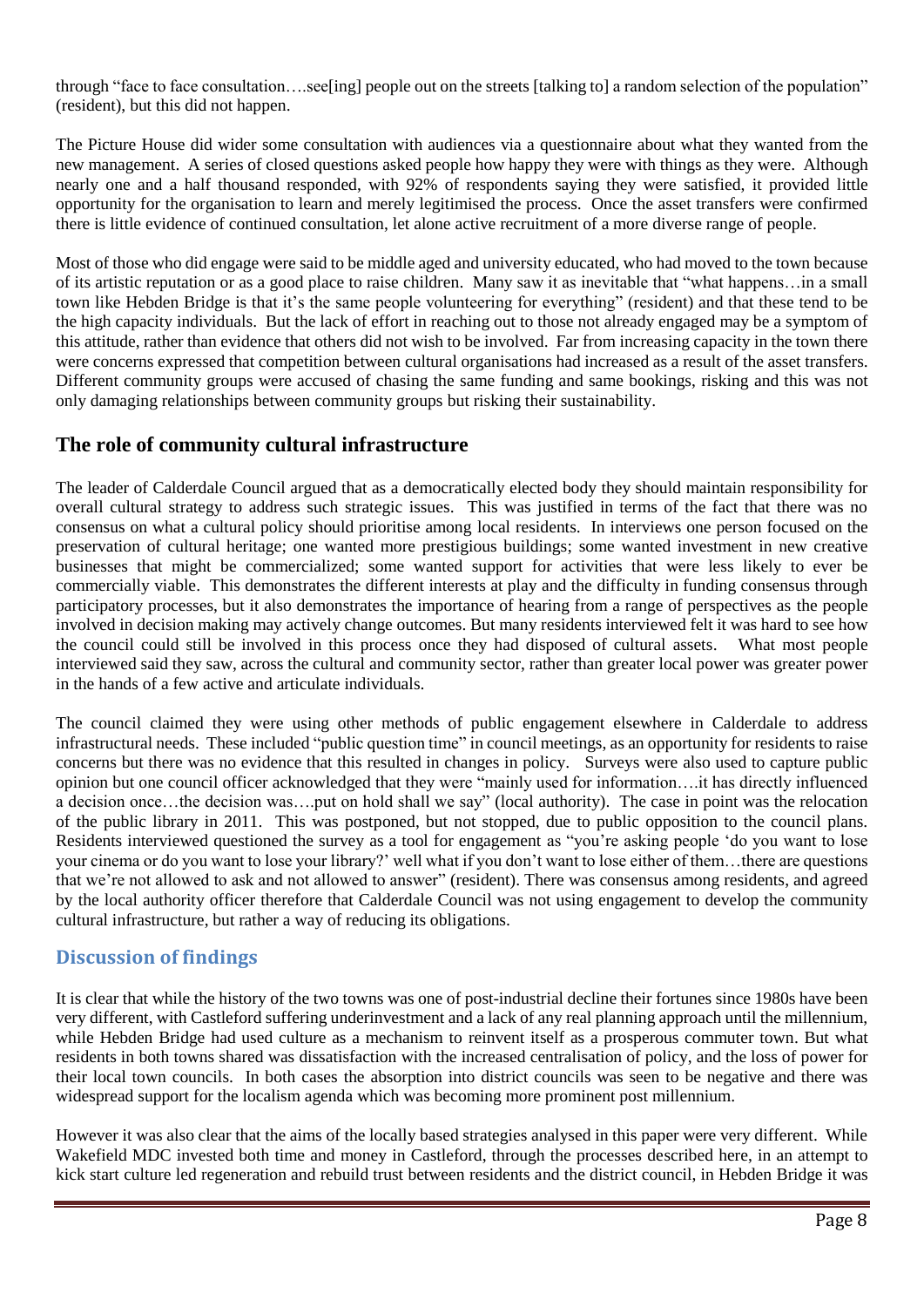fear at reduced investment and the lack of a planning approach from the local authority that led to the processes described. The following compares and contrasts the two case studies to consider the implications of the different approaches.

## **Strategies to build local capacity, skills development and participatory decision making**

Both initiatives demonstrate the importance of national policy interventions in making a change locally, with residents in both towns saying the ideas explored were not new, but it was only New Labour's participation agenda in the case of Wakefield and the coalition's promotion of asset transfers in Calderdale, that made the local authorities listen to residents. But the difference between the two also illustrates the difference in policies, described in the literature above, between an approach to localism based on investment in capacity building and one based on devolving responsibility for public services. In Castleford the desire to rebuild trust between the town and the district, saw increased investment going into town, and a focus on participatory decision making to build local capacity. In contrast in Hebden Bridge the process was a response to reduced investment and relied on existing capacity. This difference was seen as central to the processes that were developed.

In the Castleford Project an open informal process offered a range of ways for people to get involved. Proactive actions by the council encouraged different levels of engagement and offered different levels of capacity building and skills development for individuals. But this process not only relied on financial investment, equally important was the two way relationship between professionals (from the council and commissioned artists) and residents. Discussion of ideas, go and see trips to similar projects and an open agenda were all seen as crucial to the delivery of the participatory decision making processes. Where these were not in place the projects had more limited impact. In Hebden Bridge in contrast the formal management committees limited the numbers and types of people who got involved. As a result there is less evidence of increased local capacity and less engagement in the processes set up.

There were also clear differences in the decision making processes between the use of voting mechanisms and more deliberative processes. Both areas used voting, in Castleford to select artists and Hebden Bridge to select committee members and in both cases there were some complaints about how people made it onto the short list in the first place. Voting itself therefore, as identified in other research [\(Parkinson, 2006\)](#page-11-19) may be seen as a vehicle used for legitimacy, producing more conservative outcomes than more deliberative methods, which were also used in Castleford. These provided opportunities for people to set the agenda and for both the committees and professionals to learn through the process. This supports findings from the literature that people should be involved throughout the whole process from agenda setting to delivery [\(DCLG, 2008\)](#page-10-8).

## **How the process of engagement affects the diversity of those who participate**

There were clear differences in terms of levels of awareness of and engagement in the programmes in the two towns. While the council and the TV crews ensured that everyone knew about the Castleford project, and the process involved individuals in the community the focus on working with pre-existing community groups in Hebden meant that awareness was more limited.

However in both cases the shortlists of artists in Castleford and committee members in Hebden Bridge created some cynicism that the processes were not fully challenging power structures in decision making. There were examples in Castleford, where community members had the opportunity to develop their knowledge base about options that this did challenge assumed "expertise" but these were not sustained beyond the life of the project and in Hebden Bridge there was a stated aim to avoid disruption and change through the processes described, which some saw as narrowing the power base, not expanding it.

In both places the use of different methods of engagement attempted to address a need to engage a broad range of people at the same time as work in depth with a smaller number of active citizens. This may be seen as both a necessity and a challenge in participatory processes. Deliberative processes, with a smaller number of people were shown to achieve more transformational outcomes but without the breadth of engagement from a large sector of the communities decisions may always be challenged as non-representative. In both towns people interviewed had a clear sense of the types of people they expected to engage in such processes and their perceptions proved true in their own town. But significantly there was a marked difference between the two towns. In Castleford people believed that people got engaged because they had a long term relationship to the town. This was borne out in practise as most activists had been born there and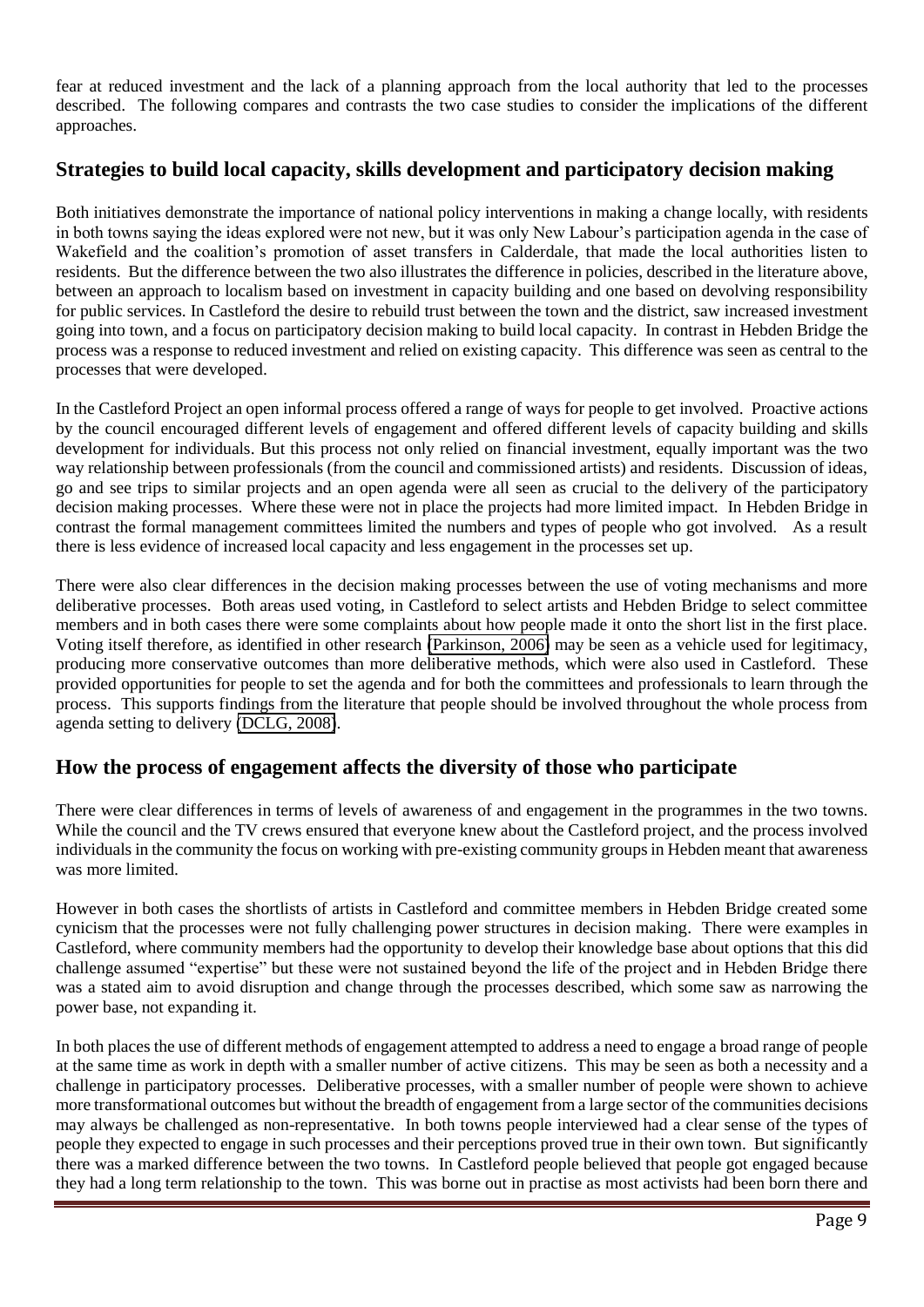many were retired working class. Those in Hebden Bridge in contrast were middle aged incomers, who believed it was the fact that they made a choice to move to the town which made them more active than long term residents. In both places the assumption that such processes would attract "people like me" therefore limited the diversity of those engaged.

## **The role of community cultural infrastructure**

While Wakefield and Calderdale MDC said that they recognised the value of participatory processes on a very local level both expressed concern that localism might advantage more affluent communities, where activism was already strong. Devolving power therefore may in fact reinforce power in the hands of a few, rather than share power more evenly. This was clearly demonstrated to be the case with Hebden Bridge, where high capacity individuals were needed to run the new community infrastructure. In fact Calderdale Council acknowledged that elsewhere in the borough community asset transfers were struggling after only two years into the initiative. But in Castleford this was not the case, where time and money were invested by the council to build local capacity the project did see an increase in local cultural participation. Many residents therefore argued that more funding should be devolved to communities groups, to determine the cultural offer in their own towns rather than reinforce inequalities by funding large regional or national arts institutions.

<span id="page-10-12"></span>However there was no evidence in either town that district wide initiatives were being dealt with in the same way. The council officers were more sceptical about the use of participatory processes on district wide strategies, where it might be harder to define "the public". As a result it is clear that neither local authority fully embedded either participatory decision making or localism across the district. Although in the case of Calderdale there were some consultation surveys these did not affect policy and residents interviewed were cynical about their purpose and concerned about the future of any cultural investment by the local authority. In Castleford lack of engagement in district wide decisions led to disappointment that the potential recognised from the project had not been followed through and that district wide Wakefield continued to prioritise prestigious buildings such as the national galleries, rather than local delivery. The projects were therefore seen in both places as experiments rather than a significant change in approach.

## <span id="page-10-11"></span><span id="page-10-5"></span><span id="page-10-4"></span><span id="page-10-2"></span>**Conclusions**

<span id="page-10-14"></span><span id="page-10-3"></span>This paper has considered local strategies that engage the community in the planning and delivery of their own cultural services. It has focused on the specifics of policy and practice developed in response to the participation and localism agendas which have been prevalent internationally since the millennium, so while the focus for the paper is the UK context it argues that the learning has wider resonance.

<span id="page-10-13"></span>The research has examined two case studies of practice, based on different policy objectives in very different locations. While this paper does not claim that the case studies are generalizable to all manifestations of policy delivery they do illustrate the significant role that national government policy played in giving a voice to local and community needs in England during the period under investigation. It also suggests that the different ethos in policy and different processes in practice, in Castleford and Hebden Bridge, appear to have delivered very different outcomes.

<span id="page-10-9"></span><span id="page-10-8"></span>Existing literature was examined which identifies a historic uneven distribution of funding between different locations and a focus on prestige projects aimed at inward investment rather than community based initiatives aimed at developing the local capacity and infrastructure. This paper suggests, based on evidence from the two case studies that investment is a crucial component both in building capacity locally and ensuring that a wide range of people inform decision making. Investment in Castleford saw an increase both in community activism and arts participation beyond the life of the project, while lack of investment in Hebden Bridge resulted in activism remaining with the same "high capacity" individuals that were also seen as active in town.

<span id="page-10-10"></span><span id="page-10-7"></span><span id="page-10-6"></span><span id="page-10-1"></span><span id="page-10-0"></span>However the participatory processes used do also raise questions about how the public are defined within local initiatives and a concern about the legitimacy of community decision making. Both cases studies attempted to addresses this by using a combination of open public meetings and committees of community activists to make things happen, but there is evidence, that it requires a real effort to engage those who do not normally engage. However involving people in setting the agenda, rather than voting on a predetermined number of options, both increased engagement and had more radical outcomes. Conversely processes that rely on volunteers taking responsibility for formal management structures may encourage more conservative outcomes than those which share decision making between professionals and public.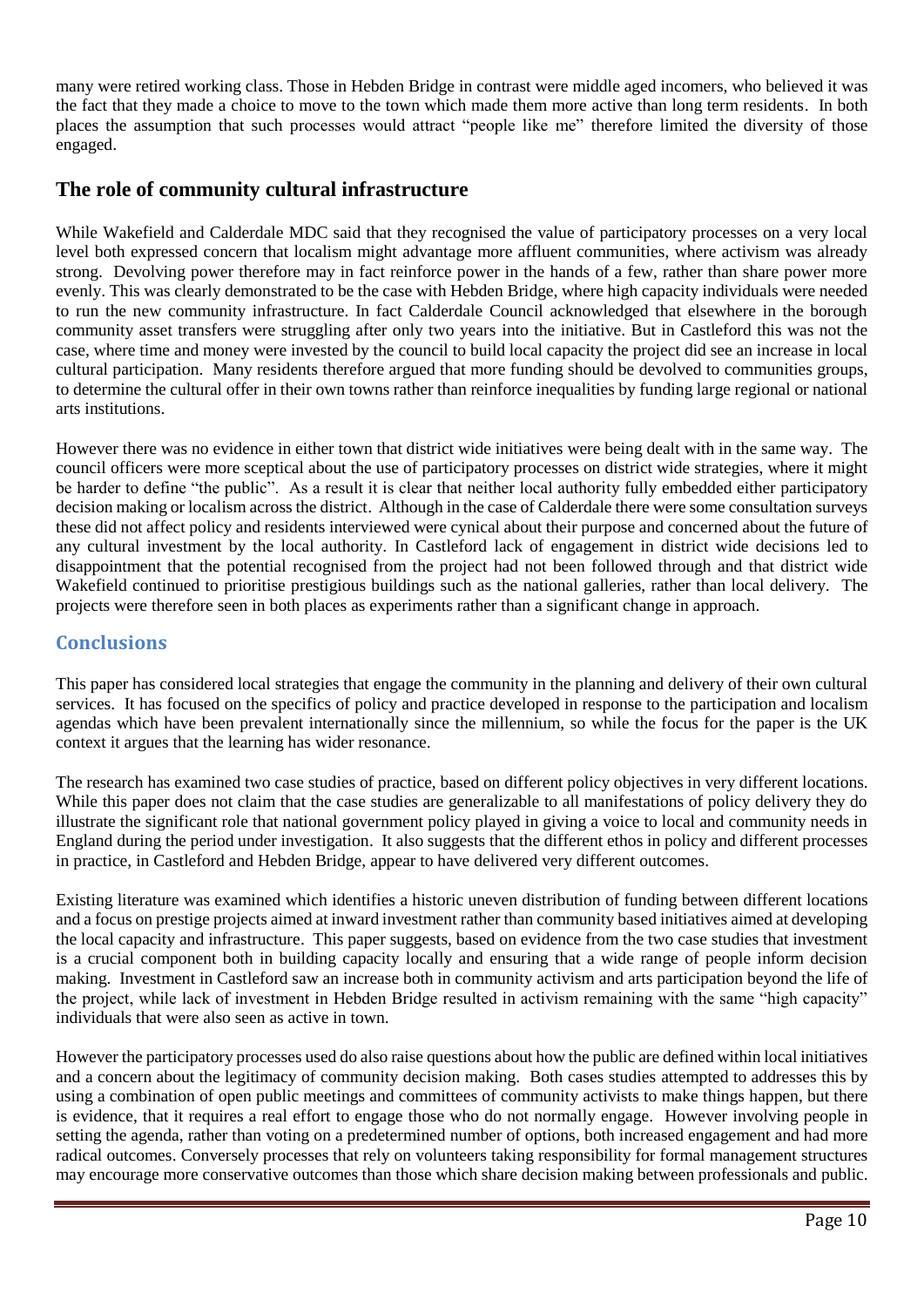<span id="page-11-17"></span><span id="page-11-11"></span><span id="page-11-1"></span>There was a strong sense in Castleford, supported by some evidence that prestige projects neither build local nor not produce the anticipated economic "trickle down" to the wider community. This paper therefore argues that there is the need for a localism agenda based on a redistribution of funds and shared responsibility between professionals and community, rather than devolved power from one to the other or a separation between prestige and community practice. But despite these findings it was clear in both case studies that long term commitment and investment of funds was not forthcoming. In Castleford the council was accused of raising expectations that were not met and in the case of Hebden Bridge, devolving responsibility to volunteers without the professional back up.

<span id="page-11-16"></span><span id="page-11-15"></span><span id="page-11-14"></span>This may lead to programmes that are able to build, but not necessarily sustain local capacity. A shift from participatory decision making processes that require state involvement to build capacity and partnerships, towards a model that aims to reduce state involvement may therefore be seen to be equally likely to reinforce inequalities and reduce participation, rather than increase it.

#### **References**

- ABROS 2003. The Castleford Project, the business case for investing in the early regeneration projects in Castleford, Wakefield, Wakefield MDC.
- ARTS COUNCIL OF GREAT BRITAIN 1951. Sixth Annual Report 1950-51, London, Arts Council of Great Britain.
- <span id="page-11-0"></span>BARNES, M., NEWMAN, J. & SULLIVAN, H. 2004. Power, participation, and political renewal: theoretical perspectives on public pariticipation under New Labour in Britain. Social Politics, 11**,** 267-279.
- <span id="page-11-4"></span>BEVIR, M. & RHODES, R. 2010. The state as cultural practice Oxford, Oxford University Press.

<span id="page-11-12"></span>BIBBY, A. n.d. Asset transfer: the Hebden Bridge experience [Online]. Available:

[www.hebdenbridgetownhall.org.uk](http://www.hebdenbridgetownhall.org.uk/) [Accessed 6/2/14].

- <span id="page-11-8"></span>BOURDIEU, P. 1984. Distinction, New York, Routledge.
- <span id="page-11-3"></span>BOYLE, M. 1997. Civic boosterism in the politics of local economic development — 'institutional positions' and 'strategic orientations' in the consumption of hallmark events. Environment and Planning, 29**,** 1975 – 1997

BROOK, O. 2013. Reframing models of arts attendance. Cultural Trends, 22**,** 97-107.

<span id="page-11-9"></span>CALDERDALE COUNCIL. 2012. Community Management of Assets: Hebden Bridge Picture House [Online]. Available:

[http://www.calderdale.gov.uk/nweb/COUNCIL.minutes\\_pkg.view\\_doc?p...%20Cached](http://www.calderdale.gov.uk/nweb/COUNCIL.minutes_pkg.view_doc?p...%20Cached) [Accessed 1/2/13].

<span id="page-11-19"></span>CHANNEL 4. 2009. Kevin McLeod and the Big Town Plan [Online]. London: Channel 4. Available: <http://www.channel4.com/programmes/kevin-mccloud-and-the-big-town-plan>[Accessed 10/4/2012].

<span id="page-11-7"></span>COMMUNITY PRIDE INITIATIVE. 2003. Slicing up the Pie, Community involvement in participatory budgeting, Porto Alegre, Brazil [Online]. Available: <http://www.participatorybudgeting.org.uk/documents/Slicing-20up-20the-20Pie.pdf>[Accessed 10/1/11].

- <span id="page-11-18"></span><span id="page-11-10"></span>DCLG 2008. Participatory Budgeting: a draft national strategy, London, Communities and Local Government Publications.
- <span id="page-11-2"></span>DCLG 2011. Localism Bill, London, Department for Communities and Local Government.
- DODD, F., GRAVES, A. & TAWS, K. 2008. Our Creative Talent, the voluntary and amateur arts in Britain, London, Department for Culture, Media and Sport.
- <span id="page-11-5"></span>DUROSE, C., MANGAN, C., NEEDHAM, C. & REES, J. 2014. Evaluating co-production: pragmatic approaches to building the evidence base. Political Studies Association 64th Annual International Conference**,** 1-24.
- <span id="page-11-6"></span>EVANS, G. 2001. Cultural Planning, An Urban Renaissance? , London, Routledge.
- <span id="page-11-13"></span>FLORIDA, R. 2002. The rise of the creative class, New York, Basic Books
- GOSS, S. 2001. Making Local Governance Work. Networks, Relationships and the Management of Change, Houndsmills, Palgrave.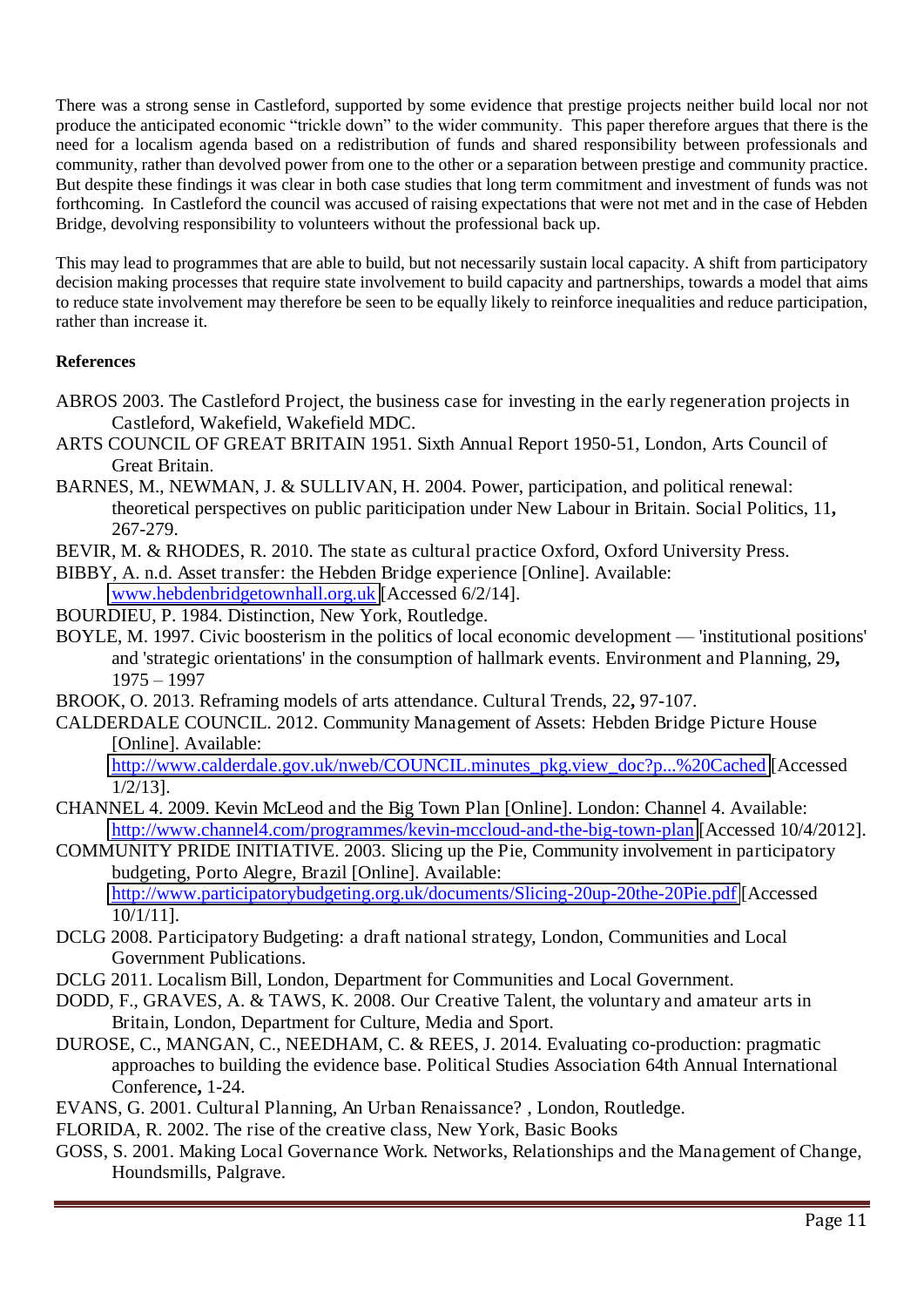- <span id="page-12-1"></span>GRAY, C. 2007. Commodification and instrumentality in cultural policy. International Journal of Cultural Policy,, 13**,** 203-215.
- <span id="page-12-0"></span>HEBDEN BRIDGE COMMUNITY ASSOCATION n.d.-a. Community Participation and inclusion strategy, Hebden Bridge, Hebden Bridge Community Association.
- HEBDEN BRIDGE COMMUNITY ASSOCATION n.d.-b. Making Asset Transfer Work, Hebden Bridge, Hebden Bridge Community Assocation,.
- HEBDEN BRIDGE PARTNERSHIP 2013. 2020 Vision, Hebden Bridge in 2020: a better place for all, Hebden Bridge, Hebden Bridge Partnership.
- HEBDEN ROYD PARTNERSHIP 2005. Draft Hebden Bridge Action Plan, Hebden Bridge, Hebden Royd Partnership.
- HEBDEN ROYD TOWN COUNCIL & HEBDEN BRIDGE COMMUNITY ASSOCIATION 2011. Looking forward to a strong and successful future for Hebden Bridge Picture House, Hebden Bridge, Hebden Bridge Community Association.
- HEBWEB. 2005. British Airways Highlife Magazine [Online]. Available:

<http://www.hebdenbridge.co.uk/news/news05/17.html>[Accessed 3/3/14].

- KEANEY, E. 2006. Public Value and the Arts, London, Arts Council England.
- KELLY, G., MULGAN, G. & MUERS, S. 2002. Creating Public Value. An analytical framework for public service reform, London, Cabinet Office.
- LANDRY, C. & BIANCHINI, F. 1995. The Creative City. London: Demos.
- LEE, D., OAKLEY, K. & NAYLOR, R. 2011. 'The public gets what the public wants'? The uses and abuses of 'public value' in contemporary British cultural policy. International Journal of Cultural Policy, 17**,** 289-300.
- LEE, J. 1965. White Paper A Policy for the Arts. London: HMSO.
- LEWIS, B. 2009. Castleford on Aire, Wakefield, Pontefract Press.
- LIVING PLACES. n.d. Living Places [Online]. Available:<http://living-places.org.uk/>[Accessed 23/5/2012].
- LUKES, S. 2005. Power: a radical view, Basingstoke, Palgrave, Macmillan
- MATARASSO, F. 1997. Use or Ornament? The social Impact of participation in the arts, Bournes Green Comedia.
- NALGAO. 2010. Analysis of local authority spend on the arts in England [Online]. NALGAO. Available: <http://artsdevelopmentuk.org/?s=local+authority+funding&submit.x=0&submit.y=0>[Accessed 30/1/2011].
- OSTROM, E. 1996. Crossing the great divide: co-production, synergy and development. World Development, 24**,** 1073-1087.
- PARKINSON, J. 2006. Deliberating in the Real World: Problems of Legitimacy in Deliberative Democracy, New York, Oxford University Press.
- POTTS, R., SIMMS, A. & KJELL, P. 2005. Clone Town Britain. London: New Economics Foundation.
- PUTNAM, R. D. 2000. Bowling alone : the collapse and revival of American community, New York, Simon & Schuster.
- QUIRK, B. 2007. Making assets work; the quirk review of community management and ownership of public assets, London, Department for Communities and Local Government.
- SPENCER, C. 1999. A Century of Change, 100 years of Hebden Bridge and District, Hebden Bridge Literary and Scientific Society.
- SPORT ENGLAND. n.d. Active People Survey [Online]. Available: [http://www.sportengland.org/research/active\\_people\\_survey.aspx](http://www.sportengland.org/research/active_people_survey.aspx) [Accessed 28/5/12].
- STARK, P., GORDON, C. & POWELL, D. 2013. Rebalancing Our Cultural Capital A contribution to the debate on national policy for the arts and culture in England [Online]. Available: [www.theroccreport.co.uk](http://www.theroccreport.co.uk/) [Accessed 19/3/14].
- STARK, P., GORDON, C., POWELL, D. & TROW, S. 2014. The PLACE Report; Policy for the Lottery, the Arts and Community in England.
- WAKEFIELD METROPOLITAN DISTRICT COUNCIL 2010. Report to Cabinet, Wakefield, Wakefield MDC Department for Environment and Communities.